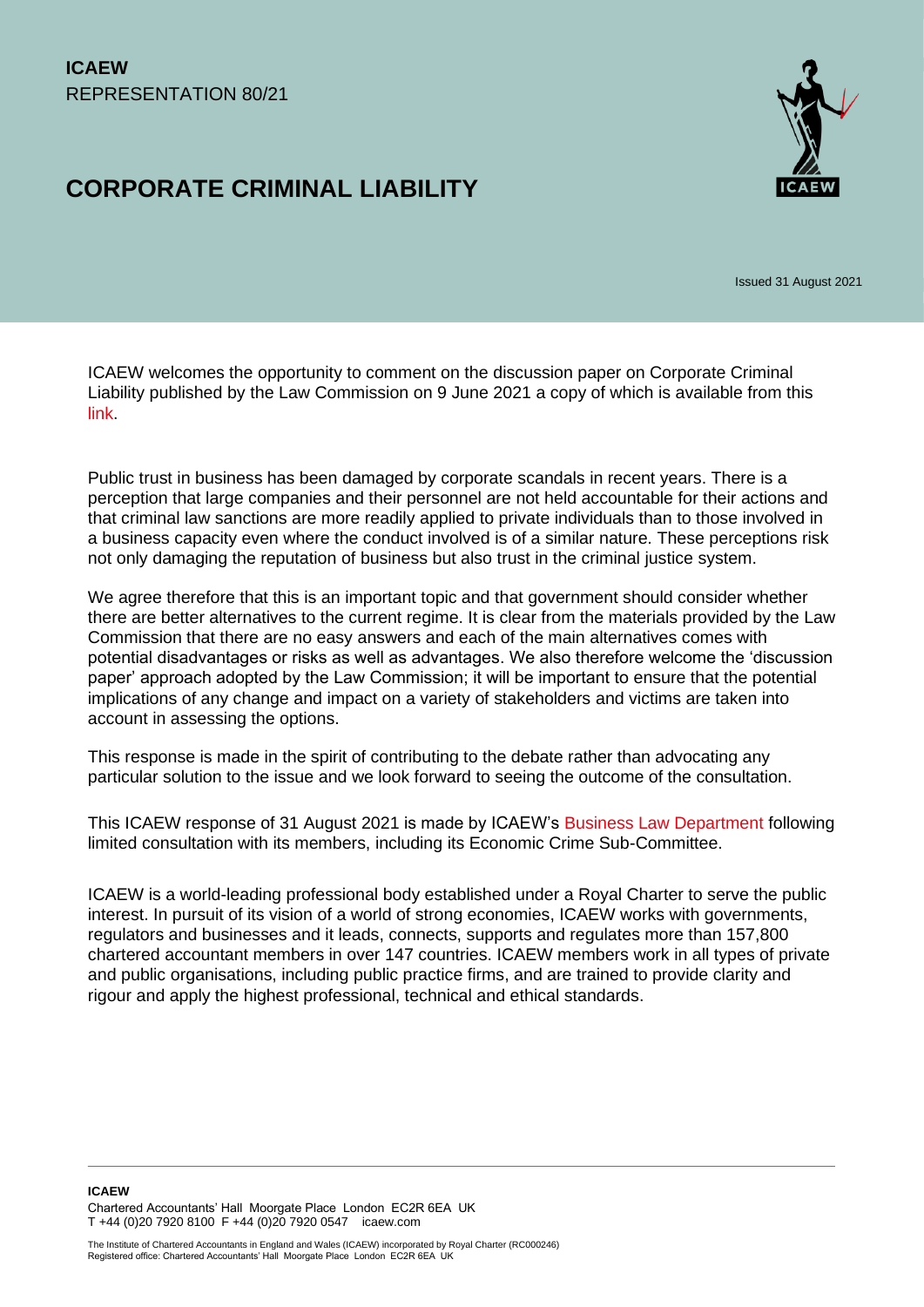## **KEY POINTS**

#### *Support for the initiative*

- 1. We agree that companies and their personnel should be accountable for their wrongdoings and there is good reason to question whether the current regime is best designed to achieve this. We therefore welcome this initiative from the Law Commission. We have found its discussion paper and related webinars to be extremely informative and thought provoking.
- 2. It appears from the materials provided that various approaches have been adopted internationally and that none of them is without its problems or critics. There is a balance to be drawn between making it easier to prosecute, convict or otherwise sanction in respect of wrongdoing and maintaining principles of justice such as burden of proof and it is difficult to determine where to draw a new line inspired by the various possible alternative approaches.
- 3. In view of the above, and limited time allowed for consultation, we have mainly drawn on the experience of our Economic Crime Sub-Committee rather than our general membership in making this response and our comments are intended to contribute to the debate rather than representing support by ICAEW of any one of the suggested alternatives.
- 4. We do not have the legal expertise necessary to identify what is the most likely of the approaches to be both effective and fair, but we support the Law Commission's intention to take this project forward to achieve better and just accountability and are happy to help where we can.

#### *Holding individuals to account*

- 5. Chapter 9 of the discussion paper notes that individuals can be prosecuted: for their own actions; as accessories who have aided, abetted or counselled, an offence; or for conspiracy. In some cases where a company is criminally liable under specific laws, individuals may also be liable for consent or connivence (and in some cases neglect). This leaves areas where a director or senior manager of a company cannot be prosecuted even though an onlooker might well conclude they 'must have known' or that they 'turned a blind eye' to criminal activity of others in the company (or of the company itself), which is particularly problematic where those individuals are in senior positions and benefit from the criminal conduct of those junior to them (who may be liable to prosecution if they had the requisite state of mind).
- 6. We believe that expanding the scope of consent and connivence offences should be considered as a potential way forward, but the potential impact on companies (and their personnel) would need to be assessed further (perhaps by reference to experience gained in relation to the existing offences).

<sup>©</sup> ICAEW 2021

All rights reserved.

This document may be reproduced without specific permission, in whole or part, free of charge and in any format or medium, subject to the conditions that:

<sup>•</sup> it is appropriately attributed, replicated accurately and is not used in a misleading context;

<sup>•</sup> the source of the extract or document is acknowledged and the title and ICAEW reference number are quoted.

Where third-party copyright material has been identified application for permission must be made to the copyright holder.

For more information, please contact: representations@icaew.com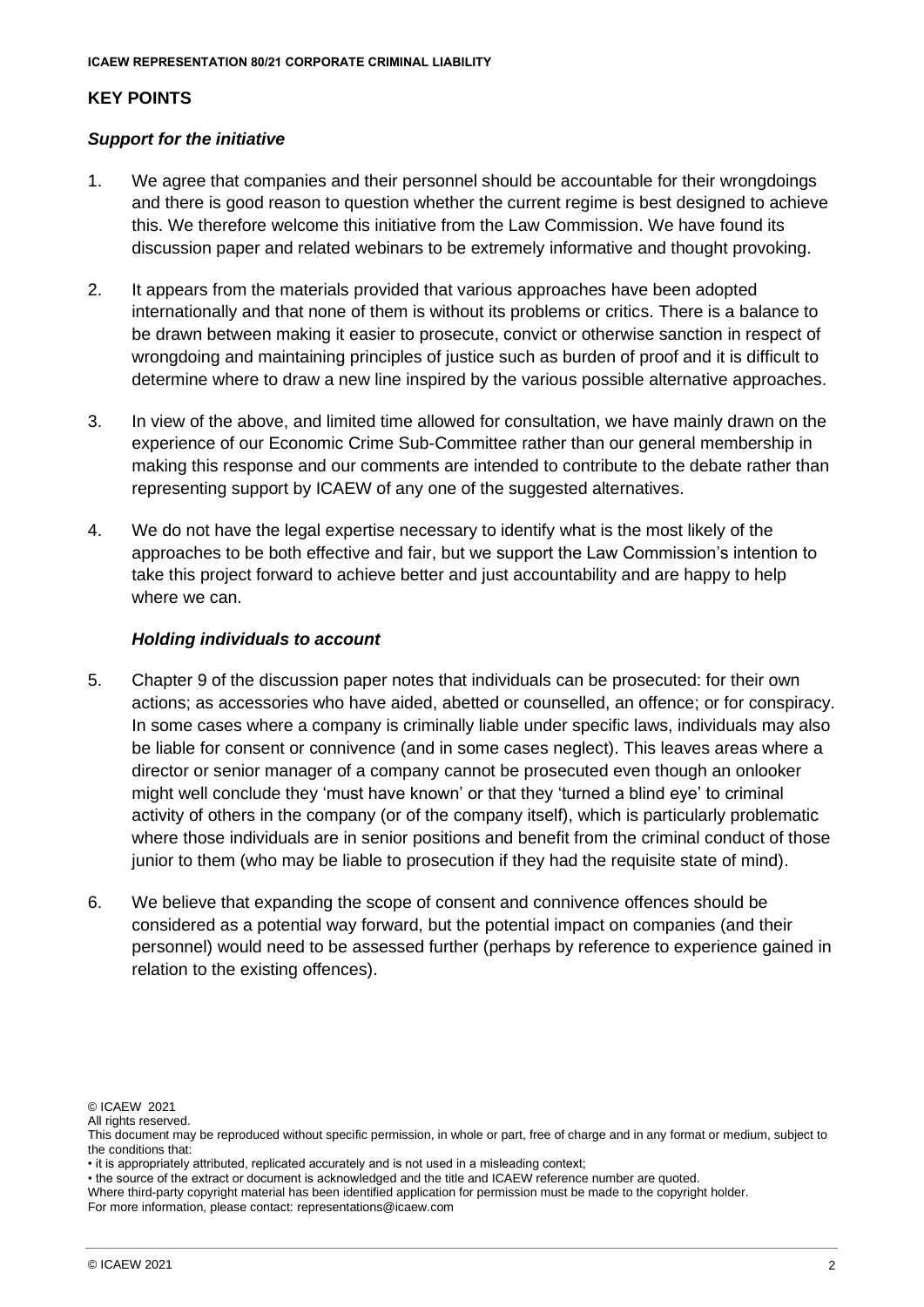#### **ICAEW REPRESENTATION 80/21 CORPORATE CRIMINAL LIABILITY**

- 7. In order for the scope of offences based on 'neglect' to be broadened, it would be necessary to define carefully what behaviour amounts to neglect (eg degree of responsibility for poor corporate culture) and any necessary links to the underlying crimes involved (whether by the company or others within it). The implications could be far-reaching and it would require extensive discussion and consultation with stakeholders.
- 8. The consultation paper also refers to the possibility that civil or regulatory law might be used to address the concerns and we agree that this should be considered further too.
- 9. The Directors' Disqualification Act 1986 already enables directors to be disqualified in a range of circumstances, including:

"if it appears to the Secretary of State that it is expedient in the public interest that a disqualification order should be made against a person who is, or has been, a director or shadow director of a company".

On the face of it, the Act appears to offer a route to hold directors to account even in circumstances where criminal law might not. The review might usefully consider whether the Act could be more widely used, or whether it would need to be amended for the purpose (eg if 'expedient in the public interest' is too high a hurdle).

- 10. Disqualification is a significant sanction that carries a stigma and can severely damage the livelihood of those who wish to manage companies. We also note that compensation orders may be made against disqualified directors of companies that are insolvent, and perhaps that law could be broadened to cover those areas of concern where criminal law provides no sanction.
- 11. However, this remedy is limited in scope (to directors) and the consequences of a criminal conviction are typically more severe.
- 12. A civil or regulatory approach might be applied more broadly, offering remedies to poor conduct of directors (or potentially senior managers) falling short of that which should lead to disqualification. This could be more flexible than a regime based on criminal prosecutions (with burden of proof etc). It might help level the playing field between directors who are members of professional bodies and subject to their regulation (such as the ICAEW) and others.
- 13. However, the question then arises as to which regulator would be responsible (and what additional regulation would be required). Government is considering what powers to give to the Audit, Reporting and Governance Authority (ARGA), but this is part of a targeted reform and it is not proposed that ARGA should have such a broad role. Pursuing this option would also therefore require extensive further discussion and consultation.

#### *Holding companies to account*

- 14. Companies should be subject to criminal sanctions in appropriate circumstances.
- 15. Where it is necessary to prove the state of mind of a company using the 'directing mind and will' (DMW) principle, this can be difficult for reasons outlined in the consultation paper It does, therefore, seem to be a flawed principle to use widely in determining corporate liability.
- 16. However, given the range of crimes that exist and the differences between them (including, for instance, the severity of punishments attached), some caution is required in seeking to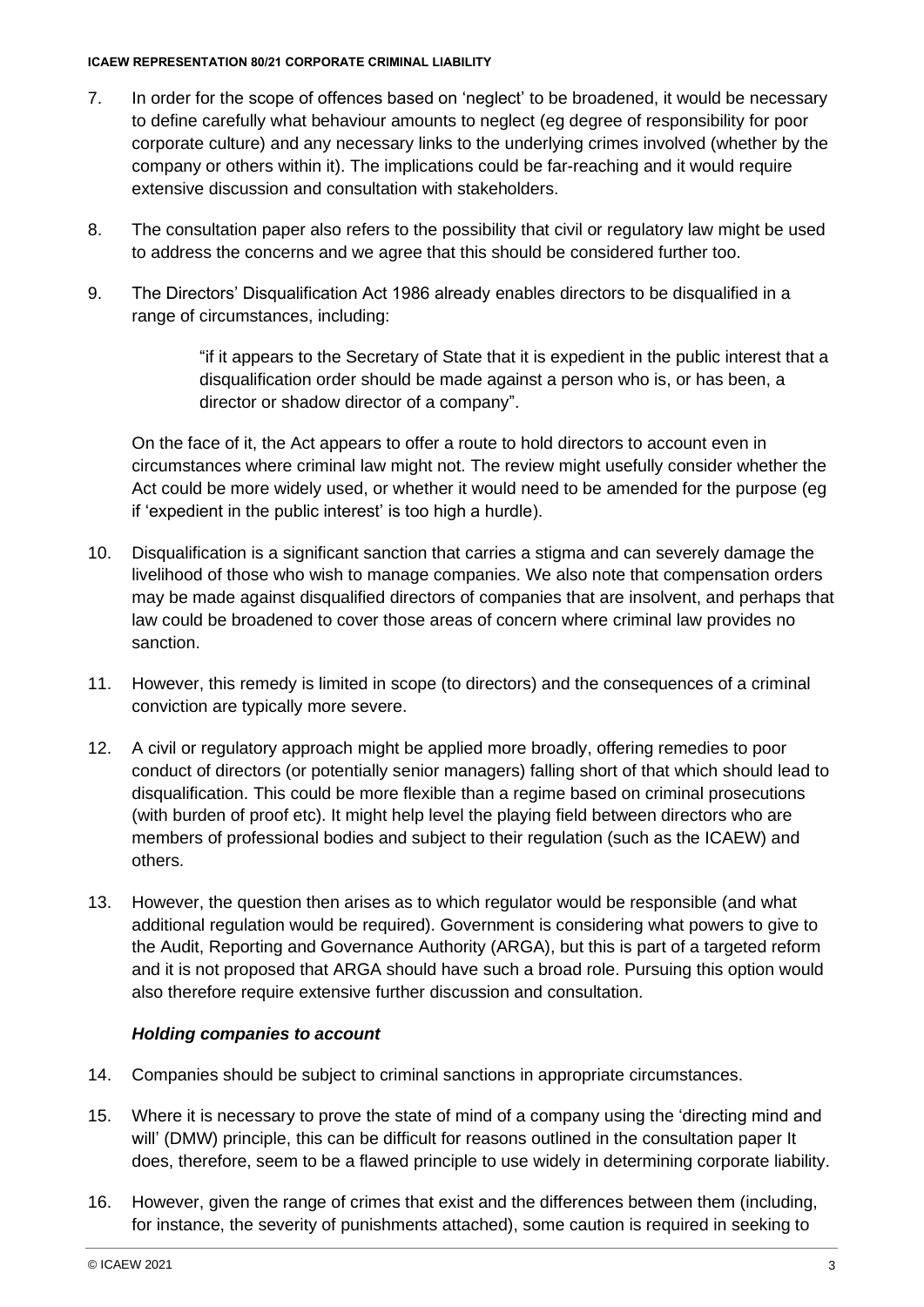apply another test that would apply to corporate crime generally. The possibility of dealing with corporate liability in relation to any offence on a case-by-case basis in legislation should not therefore be ruled out at this stage. This might require existing offences which would depend upon proving a DMW to be identified and reviewed where the current position is of concern.

- 17. This would enable the various alternatives outlined in the paper (including in certain cases, the most extreme one of vicarious liability) to be applied as most appropriate in the context of the legislation itself. Where two or more offences call for the same approach regarding corporate liability, we would like to see the same approach adopted in the interests of simplicity and consistency.
- 18. We believe the Bribery Act has been effective in raising the profile of risk of bribery in business and discouraging the related crimes and can see the attraction of applying that sort of 'failure to prevent' regime more widely, for instance to economic crime. However, for reasons outlined under Question 8 below, we do not support extending the failure to prevent regime to economic crime.
- 19. Where a company is convicted of a crime, the public might also expect to see individuals involved with it convicted, not least so that imprisonment might result. If it is made easier to convict companies, the implications under criminal law for individuals should be considered (alongside those outlined above) to ensure that individuals are not potentially exposed to risk of criminal proceedings that might seem unjust (eg when compared to the position for individuals not involved in a company).
- 20. We believe that possible civil or regulatory approaches should be considered further in addition to possible reform of the criminal regime, particularly where the underlying objective is to improve corporate culture and controls. However, the challenges noted above would apply here too.
- 21. We would like to see further analysis of whether existing laws that might address the concerns are being enforced as effectively as they might be or could be modified to achieve the desired outcomes.

## **ANSWERS TO SPECIFIC QUESTIONS**

### *Question 1. What principles should govern the attribution of criminal liability to non-natural persons?*

- 22. Where the criminal regime applies, we agree that large corporates should not be able to hide behind the disseminated management powers that are necessary to run such a business and it does appear that that the concept of a directing mind is outdated and unduly restrictive. Any criteria under the law should be clear, which is not the case for the current concept of a directing mind and will.
- 23. Having a single set of principles to make a company liable for crimes of individuals involved in it would have the advantage of simplicity and clarity. For instance, if companies were liable for negligence in not knowing about the conduct, or for a culture tolerating the criminal activity concerned, this would be readily understood by the public and no doubt easier for authorities to prosecute. However, applying such an approach to crime generally (or a broad segment of crime, such as economic crime) could tilt the balance too far.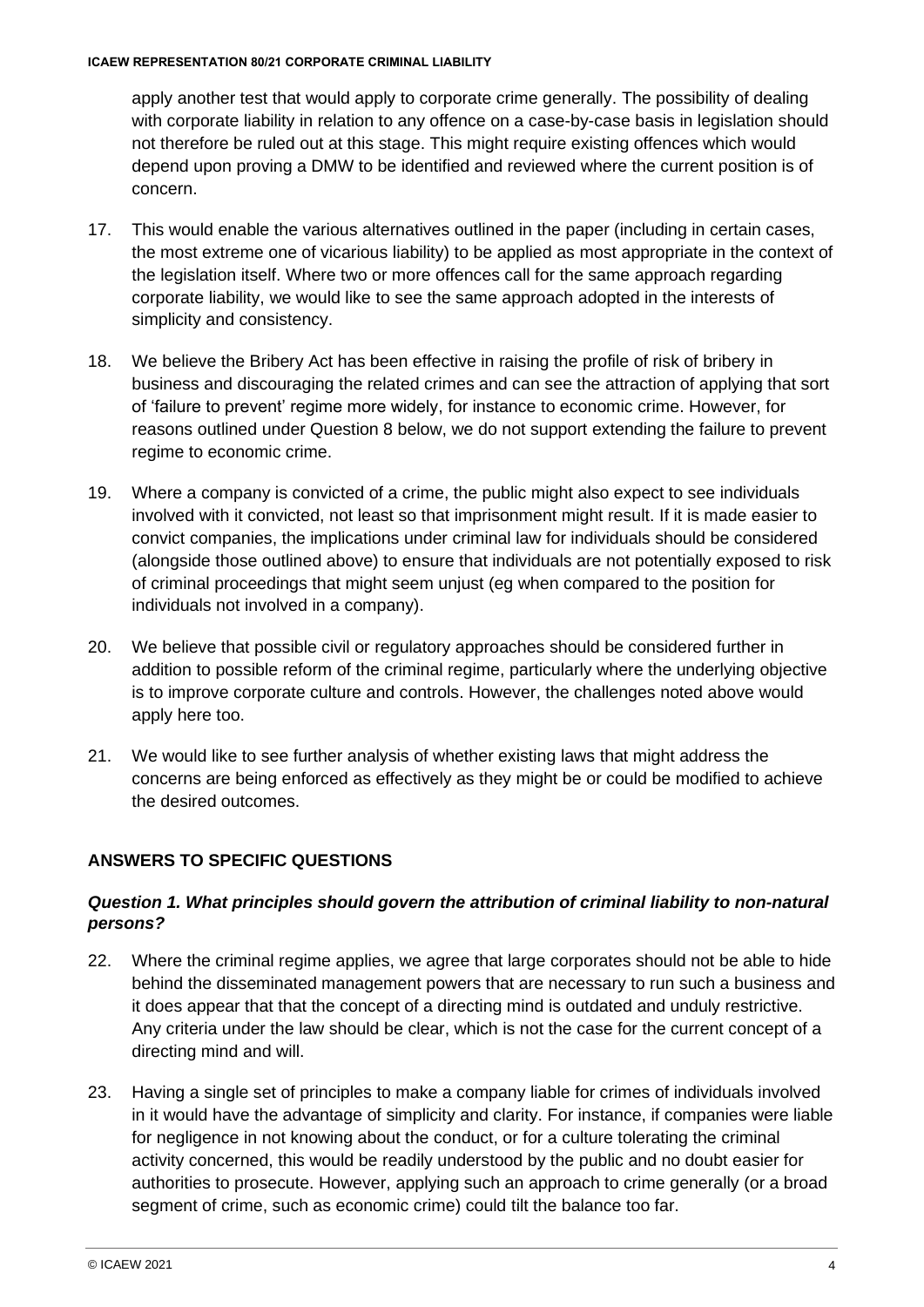#### **ICAEW REPRESENTATION 80/21 CORPORATE CRIMINAL LIABILITY**

*24.* If this route is pursued, we think that the corporate should only be criminally liable where the relevant individual (eg employee) intended to benefit the company. A defence should be available where reasonable procedures are in place and reasonable monitoring has been carried out to prevent the activity which in fact occurred. A corporate should only be held criminally liable for matters or individuals within its control.

### *Question 2. Does the identification principle provide a satisfactory basis for attributing criminal responsibility to non-natural persons? If not, is there merit in providing a broader basis for corporate criminal liability?*

25. No, we do not consider that the identification principle provides a satisfactory basis for attributing criminal responsibility for reasons outlined above; recent case law would appear to bear this out. Therefore, if use of criminal corporate liability is to be extended, a broader base has merit, although, as noted above, it may be that different principles should apply to different offences.

#### *Question 3. In Canada and Australia, statute modifies the common law identification principle so that where an offence requires a particular fault element, the fault of a member of senior management can be attributed to the company. Is there merit in this approach?*

26. We think it is reasonable for the Law Commission to consider these possible approaches further, but we are not in a position to comment on the laws of other jurisdictions at this stage.

#### *Question 4. In Australia, Commonwealth statute modifies the common law identification principle so that where an offence requires a particular fault element, this can be attributed to the company where there is a corporate culture that directed, encouraged, tolerated or led to non-compliance with the relevant law. Is there merit in this approach?*

27. Again, we are not in a position to comment on Australian law, but we understand from the Law Commission's presentations that this aspect of Australian law has not yet been used to bring a prosecution. If the UK is inclined to go down this sort of route it would certainly be useful to understand more about the Australian model.

#### *Question 5. In the United States, through the principle of respondeat superior, companies can generally be held criminally liable for any criminal activities of an employee, representative or agent acting in the scope of their employment or agency. Is there merit in adopting such a principle in the criminal law of England and Wales? If so, in what circumstances would it be appropriate to hold a company responsible for its employee's conduct?*

*28.* We would not support this approach based on feedback from our members to date. We cannot comment on US law, but if this option is to be pursued it would be necessary to consider how this principle works in the context of US company and criminal law as a whole; even if it works well there, it might not work so well here*.* 

## *Question 6. If the basis of corporate criminal liability were extended to cover the actions of senior managers or other employees, should corporate bodies have a defence if they have shown due diligence or had measures in place to prevent unlawful behaviour?*

29. We would support the ability of corporate bodies to claim a defence if due diligence or other measures were in place to prevent unlawful behaviour. However, this should only be where the measures in place were sensible/reasonable, reviewed and tested where appropriate and the corporate had taken steps to review and improve any shortcomings in those measures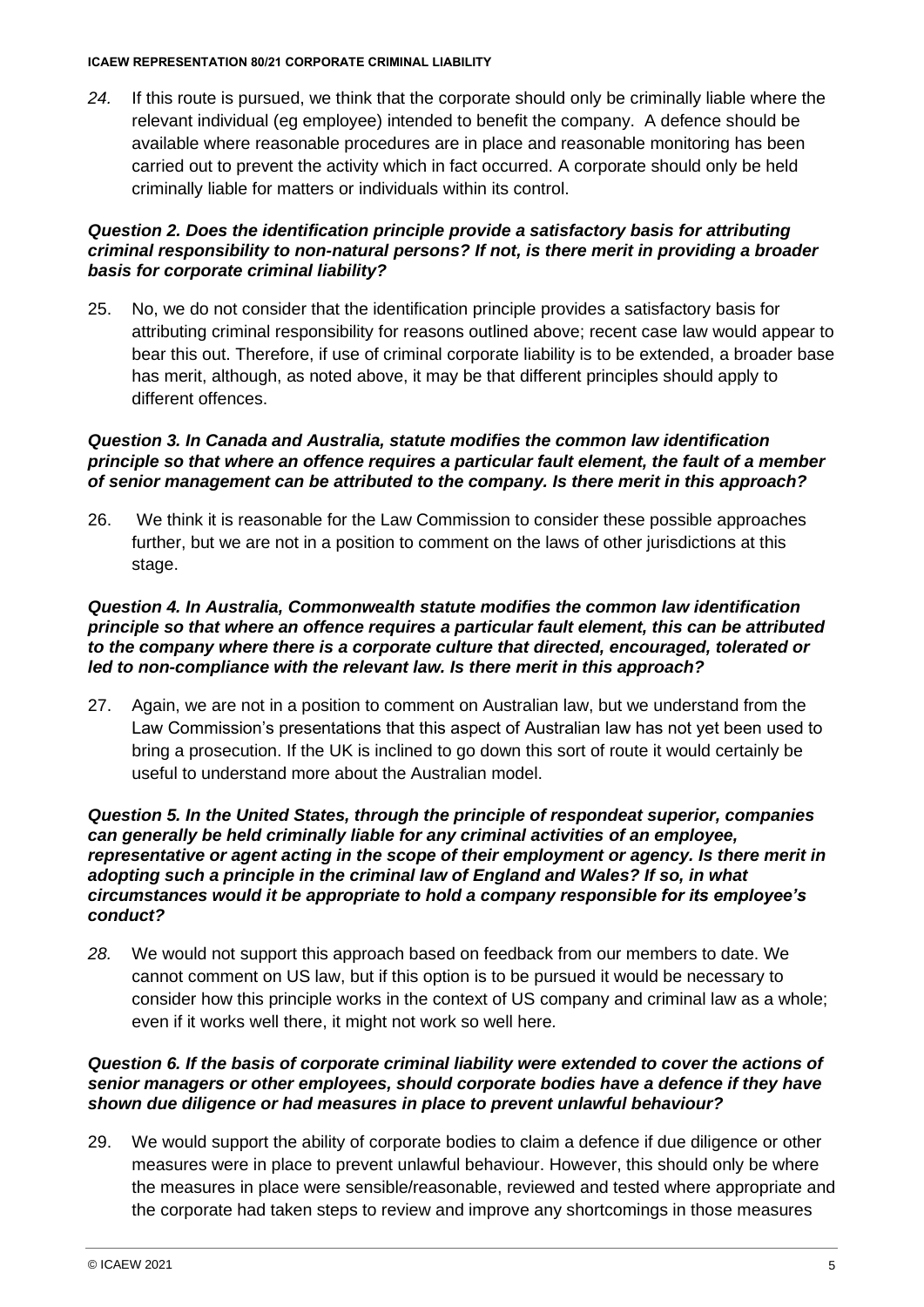where identified. Training and reinforcement of a culture of compliance should form part of the consideration. It is important that there are not only policies and procedures, but also that there are consequences for ignoring these and is there a culture which will not tolerate breaches, even for those who are "rainmakers" or otherwise powerful in the organisation.

30. These are considerations that would apply also if a civil or regulatory regime applied, rather than a criminal one.

## *Question 7. What would be the economic and other consequences for companies of extending the identification doctrine to cover the conduct along the lines discussed in questions (3) to (5)?*

- 31. It is likely that there would be a higher cost of compliance for corporate bodies, not only from initial implementation of policies and procedures to address the risk to the corporate, but also subsequent reviews by internal and external advisers. To the extent that this is the cost of improving management and culture that is otherwise proving fertile ground for crime, then that is the aim of the policy. The issue, however, would be the extent to which well managed companies with sound culture would feel at risk of the new doctrine and hence need to adopt new procedures etc 'to be on the safe side.
- 32. Government will need to assess the likely costs versus likely benefits as the possible approaches are developed and the 'drawing of the line' and the extent to which there may exposure for well managed companies, becomes clearer.
- 33. We believe that the UK should be a leader in encouraging good corporate conduct, but also in retaining and attracting reputable business to the UK. It is therefore important that any reform is well considered and it is sensible to consider the various alternatives applied in other leading economies (as the Law Commission is doing).

#### *Question 8. Should there be "failure to prevent" offences akin to those covering bribery and facilitation of tax evasion in respect of fraud and other economic crimes? If so, which offences should be covered and what defences should be available to companies?*

- 34. "Failure to prevent offences" are suited to specific (underlying) offences so that specific prevention systems can be implemented. We note that the failure to prevent bribery and tax evasion measures have been successful in that they have increased the focus of corporates on having sufficient measures (eg adequate procedures under the Bribery Act) in place to prevent these crimes. However, bribery and tax evasion are both relatively narrow offences compared to fraud and economic crime, and compliance has been fairly easy for most businesses.
- 35. Fraud is not limited to manipulation of statutory accounts something which it may be foreseeable to prevent through adequate controls and procedures.
- 36. The wide-ranging nature of economic crime means that it may be entirely impractical for a business to be able to prevent the crime from taking place. For example, how will a bank prevent a customer from depositing dirty money into an account as a result of the customer becoming a money mule? While the bank can comply with applicable regulations on cash deposits (eg client due diligence) and take action once suspicions of the criminal activity have been identified, it is hard to see how the bank could have prevented the economic crime in the first place. If failure to prevent all economic crime were to be included within corporate criminal liability, then further thought would be needed on how this would increase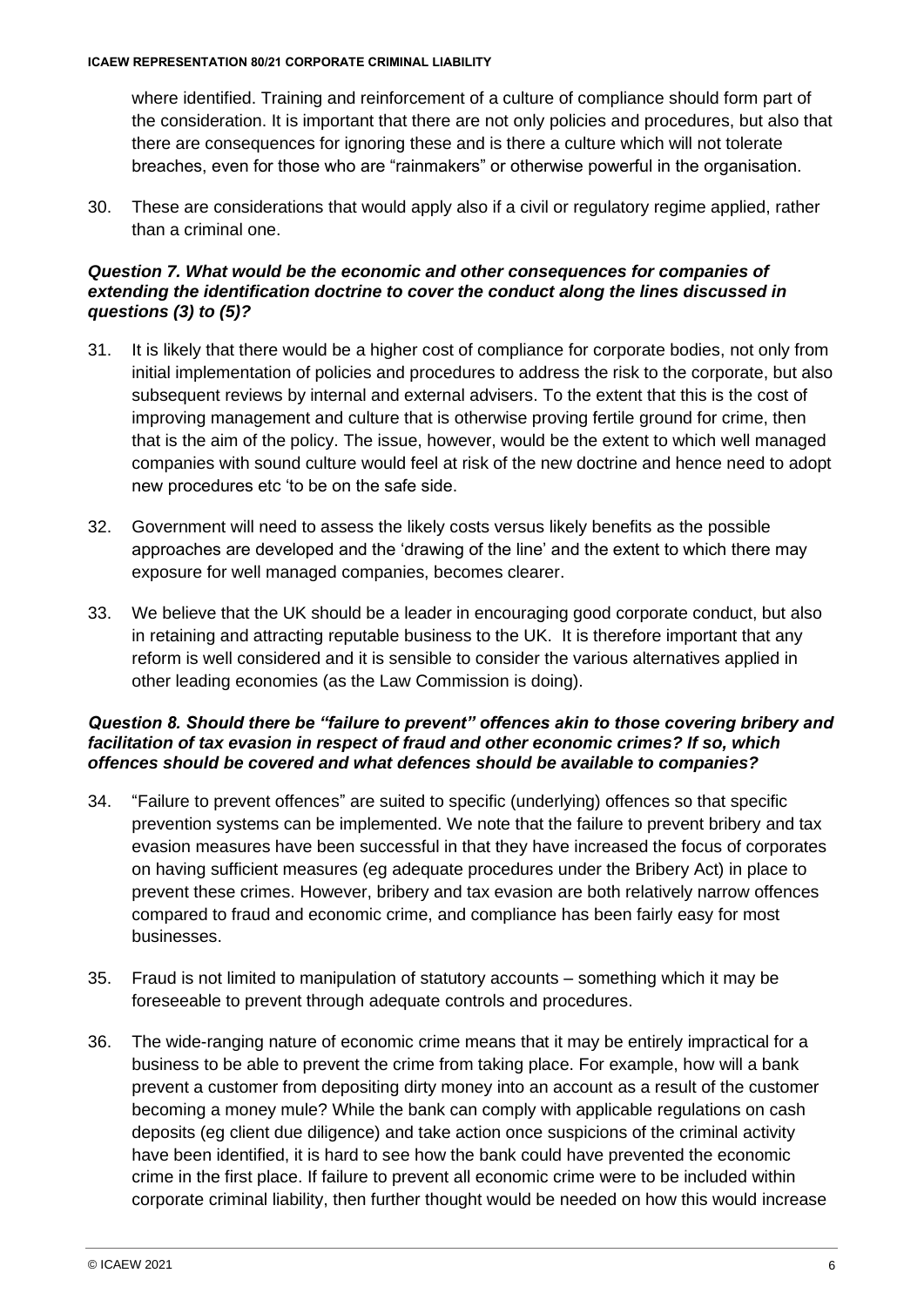protection to society, and how the law would be capable of implementation on a practical basis.

- 37. Those businesses which are in the regulated sector for the Money Laundering Regulations (such as banks, accountants and lawyers) already have extensive obligations to mitigate the risk of their facilities being abused by third parties for economic crime, and to report knowledge or reasonable grounds for suspicion of such crimes. It could be considered whether this regime should be extended to other businesses which are not currently in the scope of the Money Laundering Regulations, albeit in a modified way. This would be a regulatory alternative to criminal liability.
- 38. If corporate criminal liability for failure to prevent economic crime were introduced, the scope would need to be set very carefully. Particular types of economic crime could be specified. These offences may not all be obvious 'economic crimes' as such but they are crimes that may result in the proceeds of crime (and so potential money laundering offences) eg:
	- offences in relation to wildlife:
	- environmental crimes (eg developers damaging protected trees and other offences which are currently seen as part of the cost of doing business); and
	- modern slavery.
- 39. These are crimes where there is a public interest in ensuring that corporates are behaving in both a legal and responsible way, and where there would be justified public outrage if a company were not held accountable for conducting or enabling such activity.
- 40. The Bribery Act requires the person associated with the company and who commits the offence to intend the company to benefit if the company is to be liable for the act. If the failure to prevent approach is extended to economic crime, it will be important that it applies only where the relevant company is a perpetrator (companies are often victims of economic crime, not perpetrators). In general, it would seem unjust that if a business fell victim to fraud, that it would also receive a penalty for having inadequate controls to prevent the fraud from taking place. The shareholders will suffer the loss where a company is victim, so the question might rather be whether they have appropriate remedies under the current regime rather than how the company should be punished.
- 41. Company directors, like everyone else, have limited time and have to prioritise various demands made of them. The creation of wide-ranging offences of failure to prevent is likely to be unwelcome (if not effectively unmanageable for some) in that context.
- 42. Each time the approach is applied, there is a risk that it comes to be considered as the norm and more readily extended to other crimes (or all crimes) in future. The implications therefore need to be considered carefully at this juncture.

### *Question 9. What would be the economic and other consequences for companies of introducing new "failure to prevent" offences along the lines discussed in question (8)?*

43. See response above.

*Question 10. In some contexts, or jurisdictions, regulators have the power to impose civil penalties on corporations and prosecutors may have the power to impose administrative penalties as an alternative to commencing a criminal case against an organisation. Is there merit in extending the powers of authorities in England and Wales to impose civil penalties, and in what circumstances might this be appropriate?*